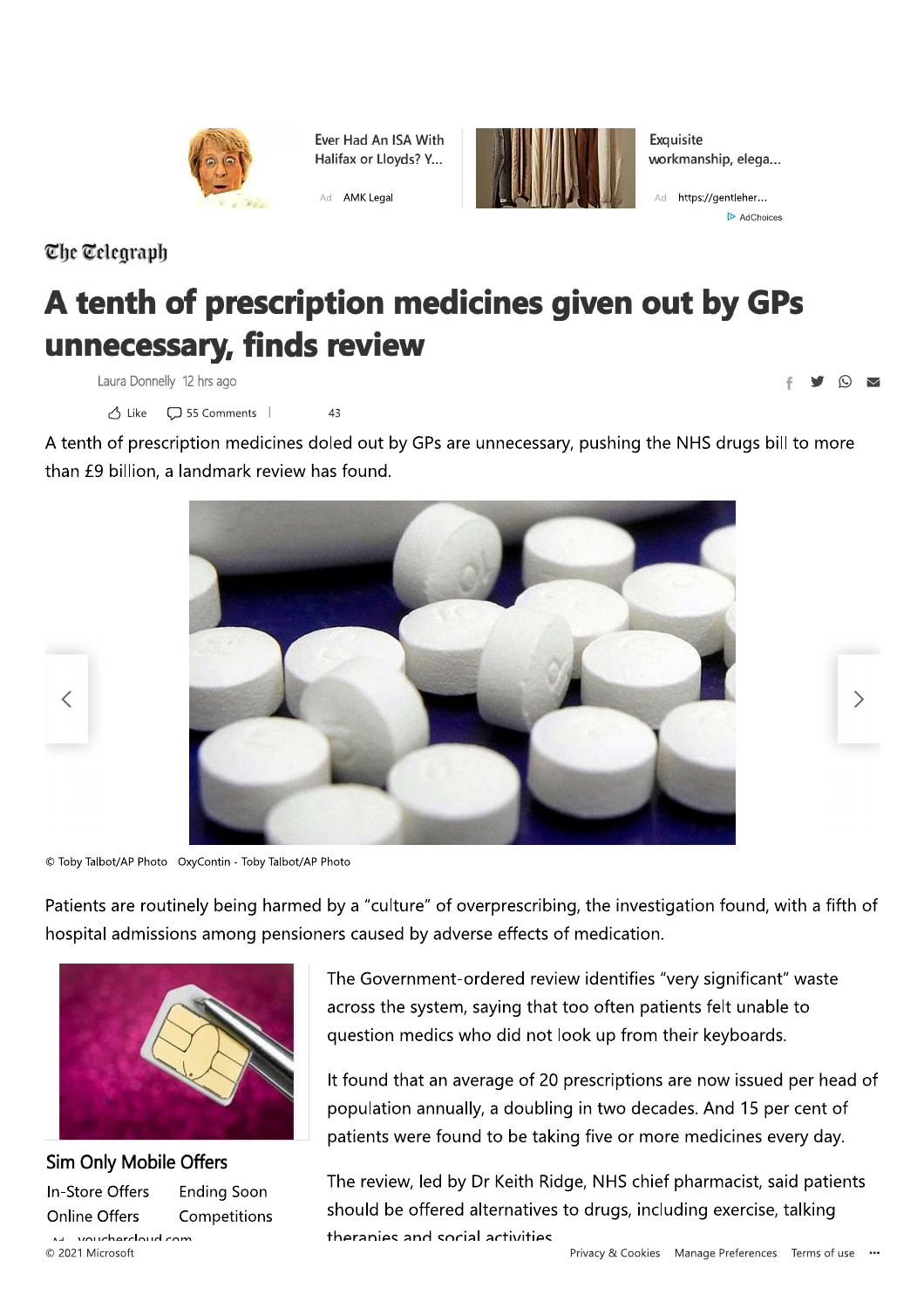## **Check the medication**

And it called for regular checks of their medication, with too many patients left on medicines for years, or even decades, when it was no longer appropriate.

The review estimated that "at least" 10 per cent of the 1.1 billion prescription items dispensed by GP practices annually may be overprescribed, meaning a "very significant" share of their £9.2 billion drugs budget is going to waste.

It follows calls from MPs for a root and branch review of spending, after the Government announced a £36 billion boost for NHS and social care, funded by a rise in National Insurance.

Around one in five hospital admissions among those over the age of 65 was found to be caused by adverse effects of medicines. Some medicines, such as medication for blood pressure, can increase the risk of falls, with other patients harmed by the combined effects of a cocktail of daily drugs.



Video player from: YouTube (Privacy Policy, Terms)

#### Doctor knows best

The review was ordered in 2018 by then-health secretary Matt Hancock amid growing concern about a culture of a "pill for every ill".

"In some cases there is still a paternalistic tendency to believe that 'doctor knows best' and to treat the illness not the person, and a belief in the primacy of medicines to treat people's ills," the report found.

Too often, patients felt they were not listened to, and were prescribed medicines without understanding why, or knowing the risks or side-effects.

"Patients report that the unspoken signals given by busy clinicians during appointments, such as not looking up from their keyboard, discourage them from asking the questions that might reassure them or help them to manage their own health better," the report said.

#### No time to get to the cause

© 2021 Microsoft